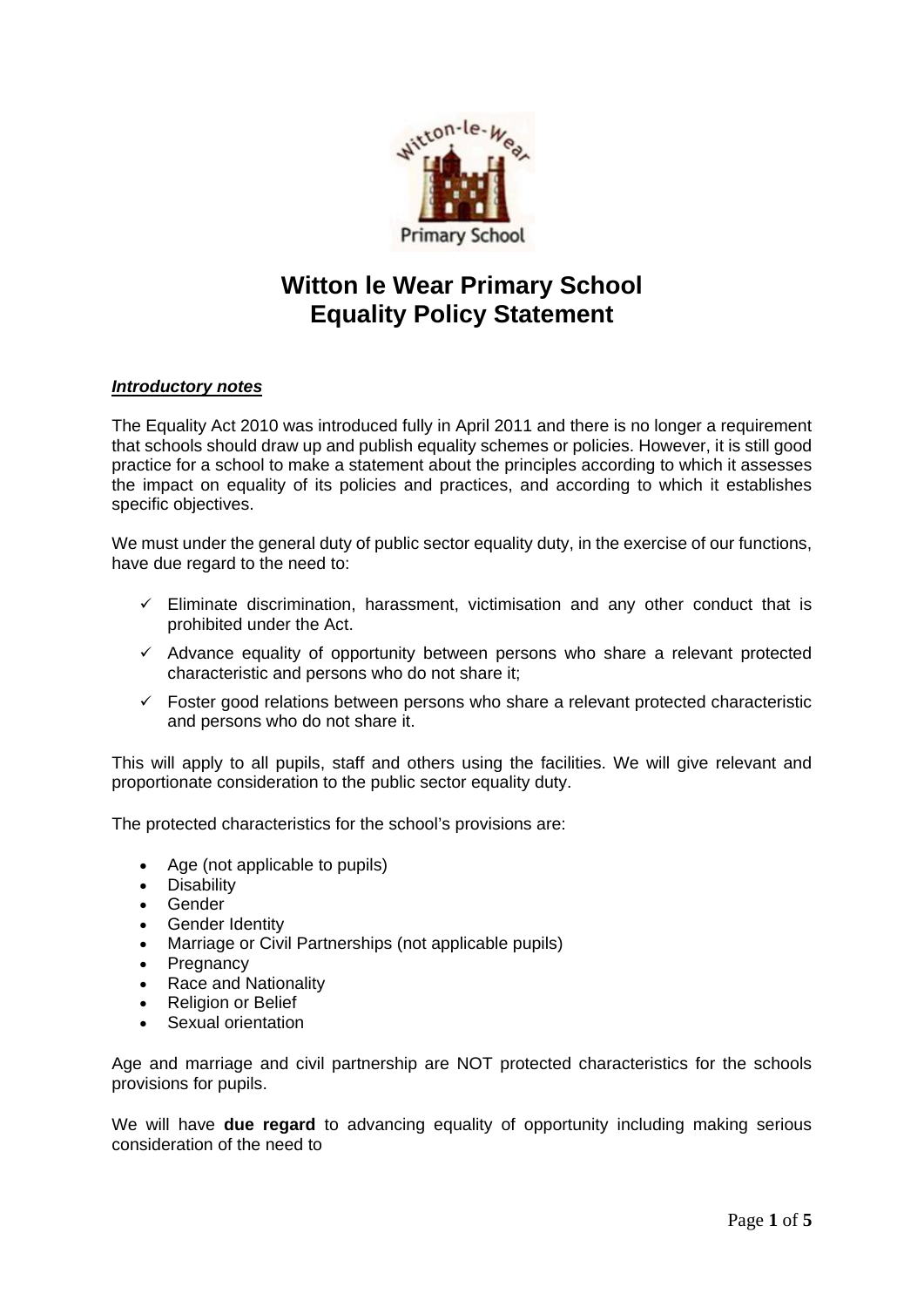- remove or minimise disadvantages suffered by persons who share a relevant protected characteristic that are connected to that characteristic;
- take steps to meet the needs of persons who share a protected characteristics that are different from the needs of persons who do not share it;
- encourage persons who share a relevant protected characteristic to participate in public life or in any activity in which participation by such persons is disproportionately low.

We will take into account the six Brown principles of 'due regard'

- **awareness –** all staff know and understand what the law requires
- **timeliness**  implications considered before they are implemented
- **rigour –** open-minded and rigorous analysis, including parent/pupil voice
- **non-delegation** the PSED cannot be delegated
- **continuous –** ongoing all academic year
- **record-keeping –** keep notes and records of decisions & meetings

We welcome the opportunity to be transparent and accountable. To this end we fulfil the specific duties of the Act by:

- $\checkmark$  publishing our equality information
- $\checkmark$  publishing our equality objectives

We aim to make the information accessible, easy to read and easy to find.

#### *Legal framework*

We welcome our duties under the Equality Act 2010 to eliminate discrimination, advance equality of opportunity and foster good relations in relation to age (as appropriate), disability, gender reassignment, marriage and civil partnership, pregnancy and maternity, race, religion or belief, sex and sexual orientation.

We welcome our duty under the Education and Inspections Act 2006 to promote community cohesion.

We recognise these duties are essential to reflect international human rights standards as expressed in the UN Convention on the Rights of the Child, the UN Convention on the Rights of People with Disabilities, and the Human Rights Act 1998 and the Public Sector Equality Duties 2010.

#### *Guiding principles*

In fulfilling the legal obligations cited above, we are guided by nine principles:

# **Principle 1: All learners are of equal value.**

We see all learners and potential learners, and their parents and carers, as of equal value.

# **Principle 2: We recognise and respect difference.**

Treating people equally (Principle 1 above) does not necessarily involve treating them all the same. Our policies, procedures and activities must not discriminate but must nevertheless take account of differences of life-experience, outlook and background, and in the kinds of barrier and disadvantage which people may face.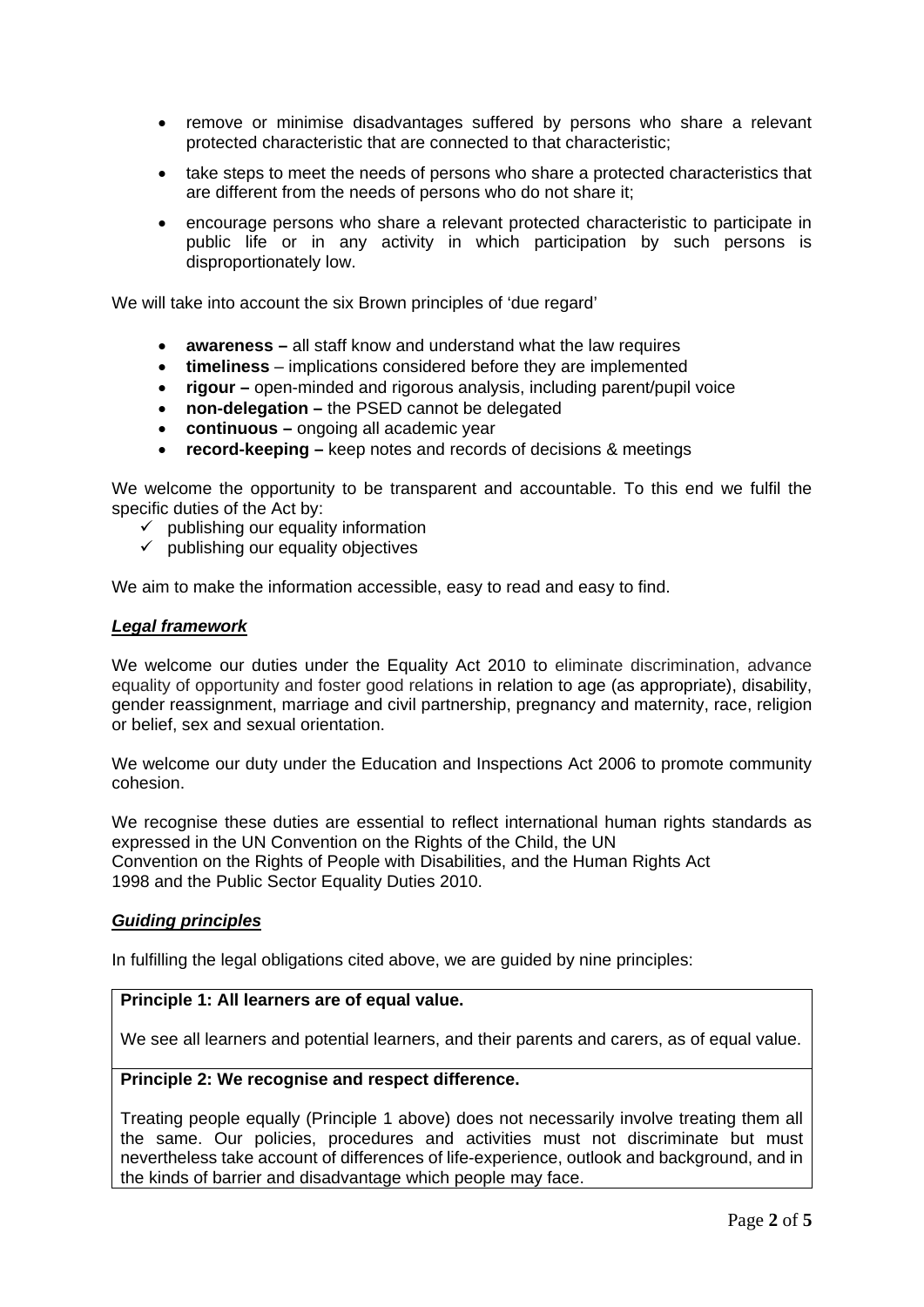\*There are some areas where a school with a religious character can make exceptions on some certain prescribed grounds. These are discussed at the end of the document.

## **Principle 3: We foster positive attitudes and relationships, and a shared sense of cohesion and belonging.**

We intend that our policies, procedures and activities should promote:

- positive attitudes towards disabled people, good relations between disabled and non-disabled people, and an absence of harassment of disabled people
- positive interaction, good relations and dialogue between groups and communities different from each other in terms of ethnicity, culture, religious affiliation, national origin or national status, and an absence of prejudicerelated bullying and incidents
- mutual respect and good relations between boys and girls, and women and men, and an absence of sexual, homophobic and transphobic harassment.
- positive attitudes and understanding of those women pregnant or during maternity.

#### **Principle 4: We observe good equalities practice in staff recruitment, retention and development**

We ensure that policies and procedures should benefit all employees and potential employees, for example in recruitment and promotion, and in continuing professional development.

\*There are some areas where a school with a religious character can make exceptions on some certain prescribed grounds. These are discussed at the end of the document.

# **Principle 5: We aim to reduce and remove inequalities and barriers that already exist**

In addition to avoiding or minimising possible negative impacts of our policies, we take opportunities to maximise positive impacts by reducing and removing inequalities and barriers that may already exist.

# **Principle 6: We consult and involve widely**

People affected by a policy or activity should be consulted and involved in the design of new policies, and in the review of existing ones. We consult and involve all sectors of the school community.

## **Principle 7: Society as a whole should benefit**

We intend that our policies and activities should benefit society as a whole, both locally and nationally, by fostering greater social cohesion, and greater participation in public life.

## **Principle 8: We base our practices on sound evidence**

We maintain and publish quantitative and qualitative information about our progress towards greater equality.

#### **Principle 9: Objectives**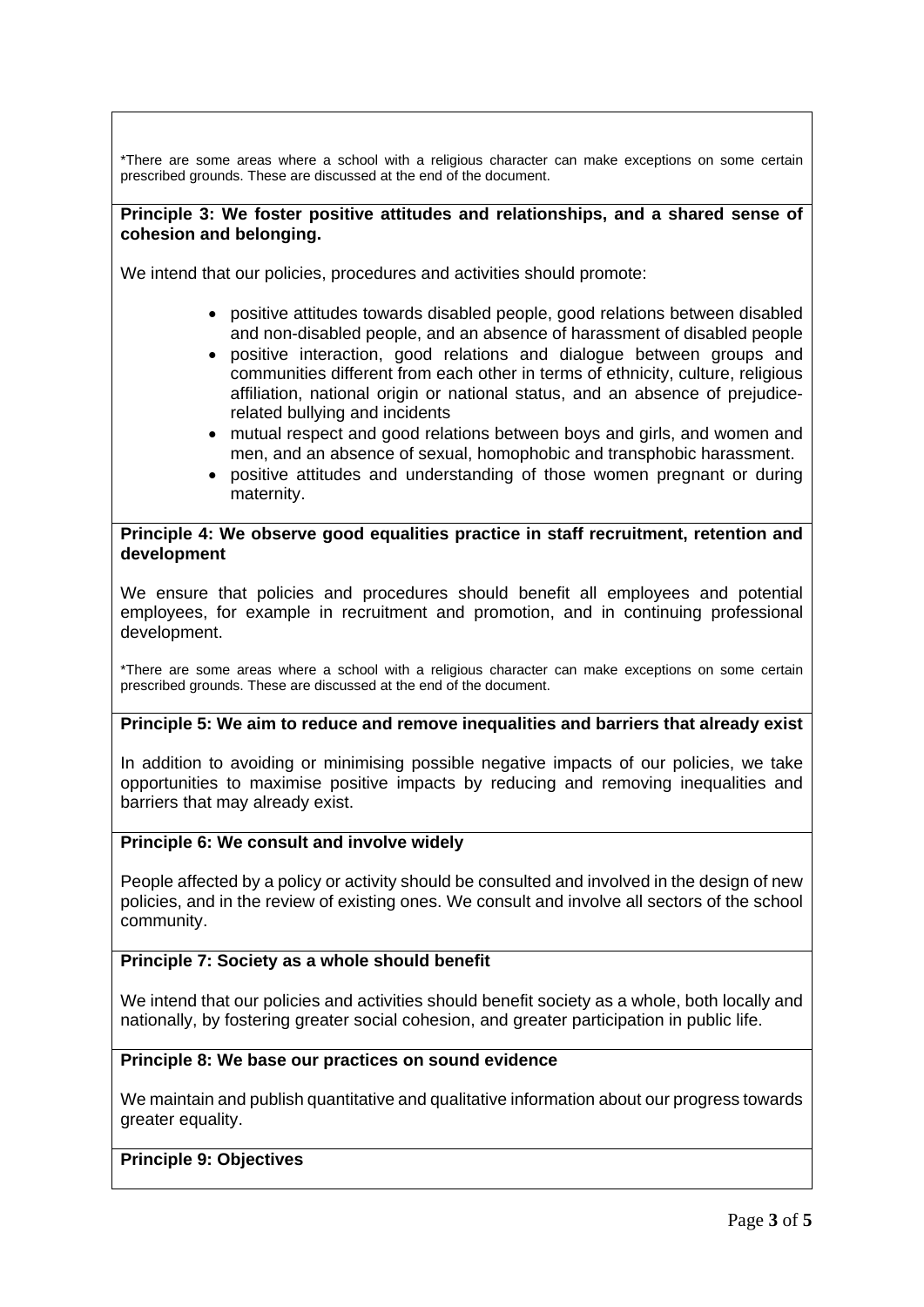Every four years we formulate and publish specific and measurable objectives, based on the evidence we have collected and published. The objectives which we identify take into account national and local priorities and issues, as appropriate. We keep our equality objectives under review and report annually on progress towards achieving them.

# *The curriculum*

We keep each curriculum subject or area under review in order to ensure that teaching and learning reflect the nine guiding principles.

## *Ethos and organisation*

We ensure the quiding principles apply to the full range of our policies and practices, including those that are concerned with:

- pupils' progress, attainment and achievement
- pupils' personal development, welfare and well-being
- teaching styles and strategies
- admissions and attendance \*
- staff recruitment, retention and professional development \*
- care, guidance and support
- behaviour, discipline and exclusions
- working in partnership with parents, carers and guardians
- working with the wider community.

*\*These items are discussed further at the end of the policy as there are exceptions for schools with a religious character.*

#### *Addressing prejudice and prejudice-related bullying*

The school is opposed to all forms of prejudice which stand in the way of fulfilling the legal duties.

There is guidance in the staff handbook on how prejudice-related incidents should be identified, assessed, recorded and dealt with.

We take seriously the importance of recording the numbers, types and seriousness of prejudice-related incidents at our school and how they are dealt with. We also investigate potential patterns and trends of incidents.

#### *Roles and responsibilities*

The governing body is responsible for ensuring that the school complies with legislation, and that this policy and its related procedures and action plans are implemented. An identified member of the governing body has a supporting role regarding the implementation of this policy.

The headteacher is responsible for implementing the policy; for ensuring that all staff are aware of their responsibilities and are given appropriate training and support; and for taking appropriate action.

All staff are expected to:

• promote an inclusive and collaborative ethos in their classroom